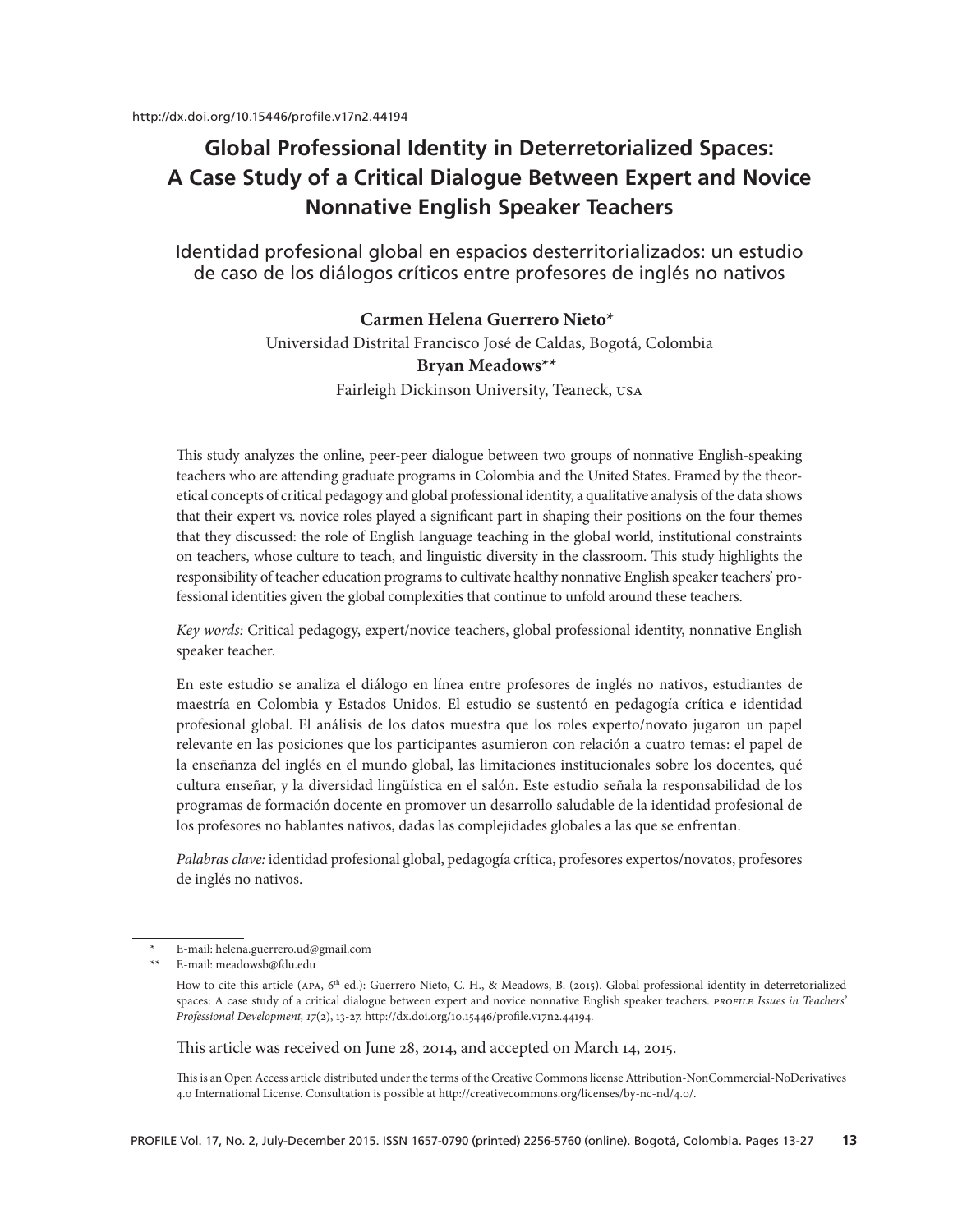## Introduction

The field of English language teaching (ELT) is recognized as a global phenomenon. In many ways, globalization has exposed contradictions and opened the door to ELT professionals being able to challenge the conventional boundaries of authority and legitimacy in terms of both what content to teach and who will teach it (Kachru, 1986, 1991). For example, ELT scholarship in the critical tradition (Phillipson, 1992) has illustrated the historical legacy of colonialism, which marginalizes nonnative English speaker teachers (NNESTs) for not meeting the British Australian North American (BANA) cultural and linguistic profile. The global spread of ELT now means that the majority of English teachers worldwide are NNESTs (Canagarajah, 1999; Seidlhofer, 2005). However, it is still common for NNEST job applicants to be scrutinized for their place of origin and skin color rather than their linguistic expertise and pedagogical training (Braine, 2010; Mahboob, 2010; Rudolph, 2013). As fundamental constructs such as legitimacy and authority are being challenged and redefined from multiple vantage points within the profession and across the globe, university teacher education programs have an important duty to develop NNESTs who can navigate these professional debates with agency and legitimacy.

Our stance is that teacher education programs that serve NNESTs should be informed by critical pedagogy such that NNESTs may resist the colonial legacy of ELT, which could work against them professionally. In this paper, we report on a pedagogical intervention that brought together in dialogue NNESTs who were attending graduate programs in teacher education in Colombia and in the United States. The two sets of students were connected using an online education platform and exchanged commentary on readings in critical pedagogy; we view dialogue as a key to unlocking subconscious pedagogical knowledge. Our research question was the following: How do graduate

students' dialogues provide them with spaces to activate critical awareness of their global professional identity?

## Conceptual Background

## Global Professional Identity

The complex interconnections that are characteristic of globalization today present important challenges for second-language teacher education (SLTE) (Kumaravadivelu, 2012; Lauder, Brown, Dillabough, & Halsey, 2006; Warschauer, 2000). The range of contexts in which teacher candidates may enter is diverse. SLTE has expanded beyond a training orientation to a broader charge that includes the cognitive dimensions of teacher practice and teachers' professional identities (Richards, 2008). Following Ur (2002), we recognize teachers as committed to the profession, connected to the ELT community, principle-driven, and autonomous. The ELT field today requires a professional identity that is also globally minded, that is, aware that any teaching context is situated at both global and local scales simultaneously (Kanno & Stuart, 2011; Varghese, 2011). We refer to this as a *global professional identity*. This notion of global professional identity requires that teacher preparation programs address the dual scales of global and local to help teacher candidates "to make sense of various tensions and challenges" (Varghese 2011, p. 20) they encounter in the profession that could disadvantage them professionally (Hawkins & Norton, 2009; Kumaravadivelu, 2012; Pennycook, 2004).

## Nonnative English Speaker Teachers (NNESTs)

Historically, the labels native speaker (NS) and nonnative speaker (NNS) have demarcated lines of professional legitimacy within the ELT field. Critical scrutiny of the privilege of the NS label took shape in the 1990s and continues to the present (Braine, 2010;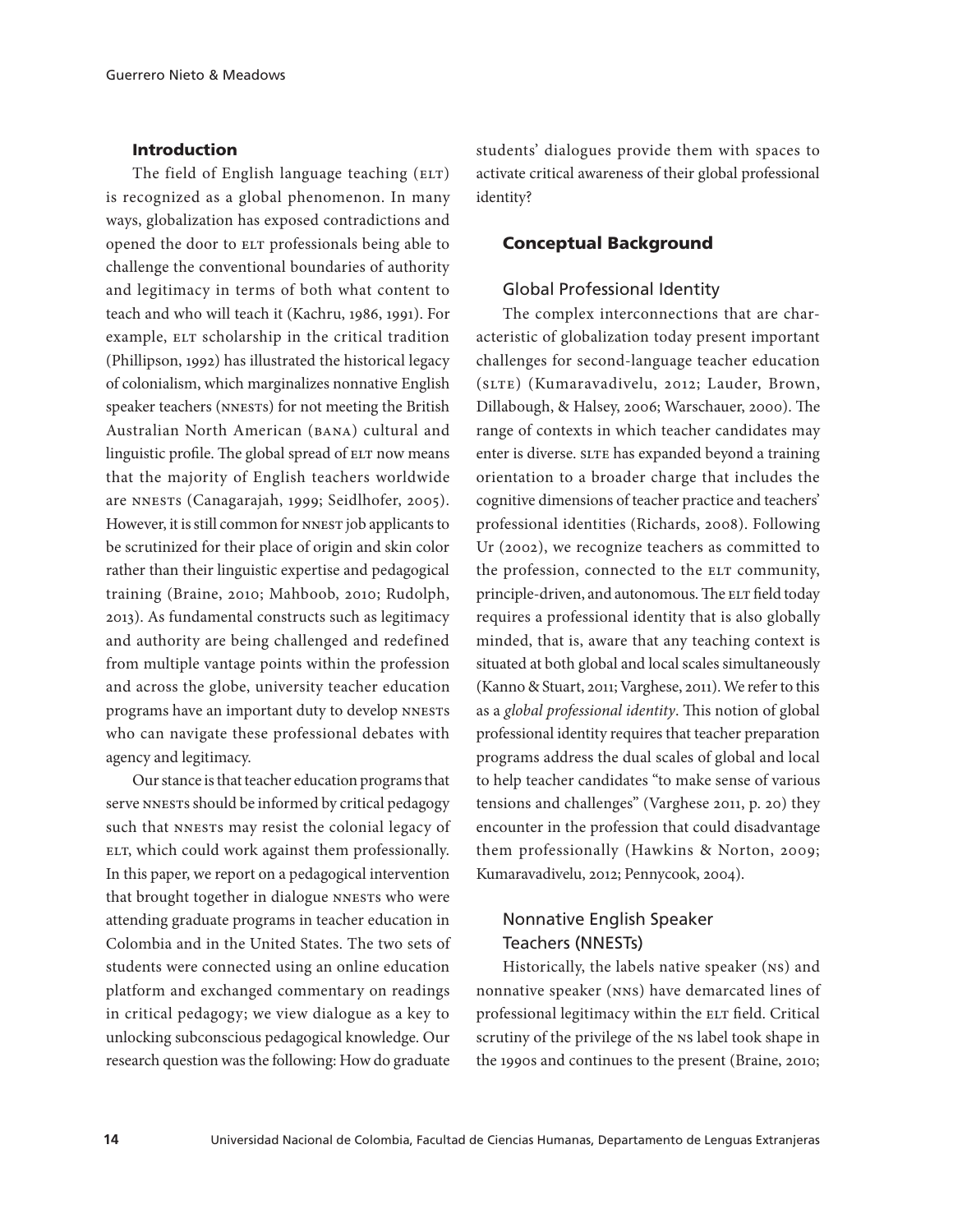Holliday, 2006; Kabel, 2009; Liu, 1999; Mahboob, 2010; McKay, 2003; Samimy, 2008). This body of research encourages ELT professionals to recognize that (a) the NS/NNS labels are social constructions rather than inherent personal attributes, (b) BANA cultural and linguistic varieties may not always be the appropriate models for students, and (c) effective language teaching requires both linguistic and pedagogical expertise and NSS and NNSS must demonstrate both in hiring situations (Mahboob, 2010). This line of critique is taking the field toward a more inclusive stance by which forms of expertise in English-speaking environments worldwide, that were previously discredited for being nonnative, incorrect, or inauthentic, are finding legitimate spaces (e.g., English as an international language [EIL], English as a lingua franca [ELF], English for specific purposes [ESP]).

## Critical Pedagogy for Second Language Teacher Education

Given these professional challenges presented to NNESTs, critical pedagogy becomes a necessary component of language teacher education programs that can help them shape a global professional identity that maximizes their agency in the field. Existing studies have demonstrated the merit of critical pedagogy for language teacher development. To take two examples, Brutt-Griffler and Samimy (1999) and Diaz-Greenberg and Nevin (2003) show how reexamining the world through a critical lens makes teaching and learning in a language teacher education program more meaningful and situated. To Freire (1970), the objective of critical pedagogy is transformation. To achieve this goal, he introduces dialogue, liberating teaching, and problem-posing strategies. For our pedagogical intervention, we adopted dialogue as the strategy for promoting critical reflection among our participants. The concept of dialogue positions teachers and students in

a horizontal relationship in which the contributions of both are valued (Freire, 1970, 2002; Shor & Freire, 1987; Wink, 2000).

## Pedagogical Intervention: Schoology Exchange

We are both English language teacher educators and faculty members at schools of education, one in Colombia and one in the US. Our teacher education programs serve students who will be labeled NNESTs upon entering the profession and who will likely encounter disadvantages in the ELT profession tied to the colonial legacy. We are both influenced by critical theory (Pennycook, 2010) and believe that questioning received commonsense is beneficial for all stakeholders in the field (e.g., scholars, teachers, students, administrators).

We designed an online pedagogical intervention to implement with both groups of students simultaneously during the semester. We selected the online educational platform *Schoology* to be the means by which we could bring our two classes together while inhabiting distinct geographic locations (i.e., Colombia and the US). This technology allowed for a deterretorialized space online in which students could explore the critical notions that were being introduced to them while gaining knowledge about global and local perspectives through dialogue with one another. We agree with Matsuda (2003) that NNS teachers require the opportunity to make connections with each other and that the benefit is maximized when these collaborations can be accomplished in transnational, globalized spaces. As teacher educators, we found this pedagogical intervention to be a way to encourage in our graduate students the type of global professional identity that will serve them professionally.

To detail the operation of Schoology, we presented students with three critical readings and led them to form dialogue exchanges around their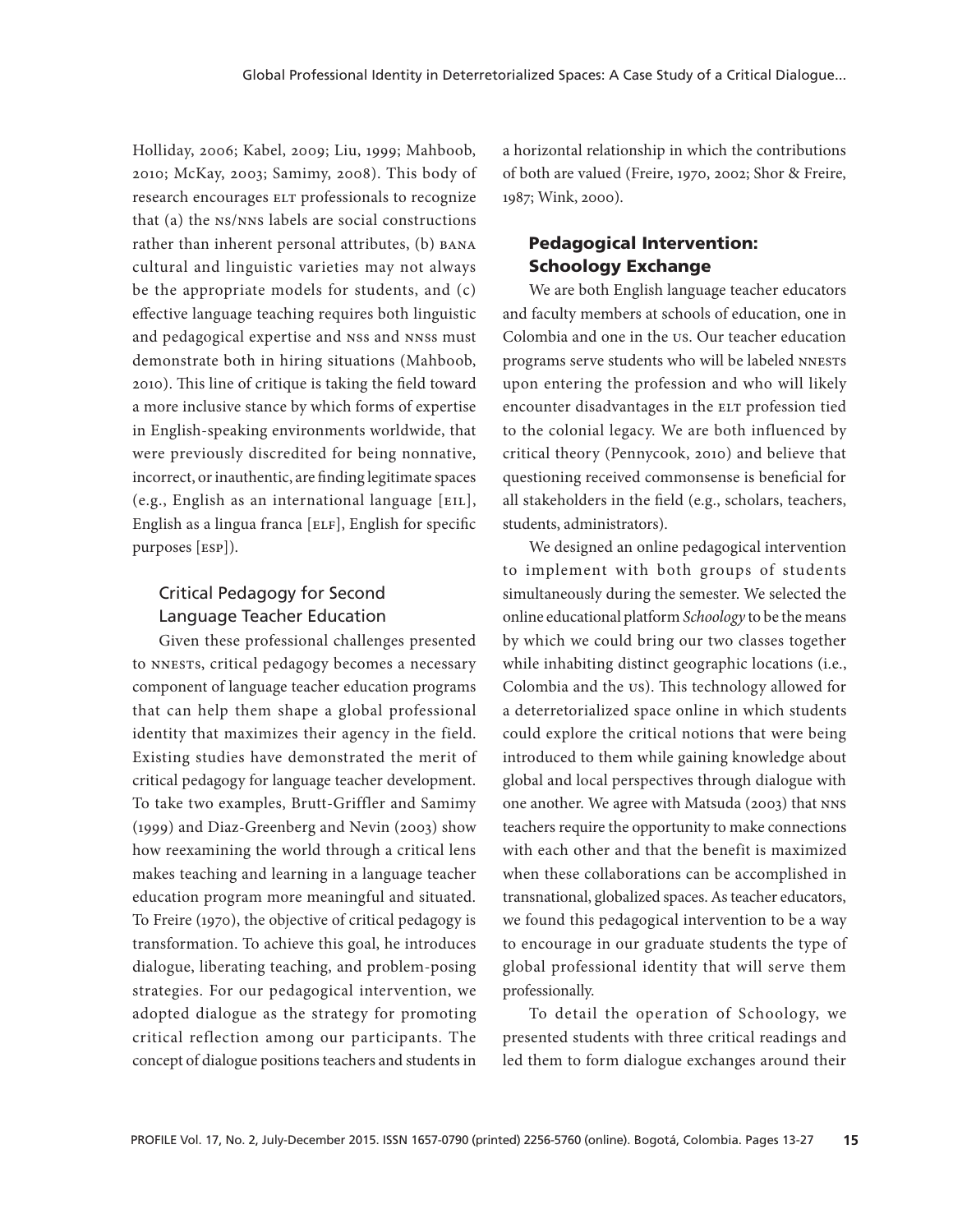reactions to the readings. In sequence, the readings explored (1) conventional notions of ELT methods (Kumaravadivelu, 2003), (2) post-structural notions of culture in the language classroom (Kramsch, 1998), (3) the role of NNESTs in the profession (Mahboob, 2010), and (4) the role of students' native languages (L1) in language classrooms (Risager, 2007). After each reading, individuals in one class would post messages to the Schoology wall. Students in the counterpart class would then type comments following each post, and a conversation chain would develop as commenters responded back and forth. The design of the online platform allowed for what Bailey, Curtis, and Nunan (2001) refer to as an "interactive group journal" (p. 70). Participants posted their reflections on course readings and were encouraged to respond to the posts of others.

This design allowed for participants to formulate their ideas about language teaching and to build their professional voices in reciprocal relationships with fellow language teachers. Importantly, although we initiated the critical dialogue, the two groups of students took ownership of the conversation by introducing their own topics to the conversation strands.

Our two groups represent language teachers at different stages in their professional careers. We recognize the graduate students at the Colombian site as expert teachers because of their, on average, seven years of classroom experience teaching English as a foreign language (TEFL). The fourteen participants in this group hold BA degrees in TEFL, and all are Colombian. Their ages range between 28 and 35 years; four teach at the college level, and the rest teach in high schools. Conversely, we recognize the graduate students at the United States site as novice teachers. Of the twelve students, only one reported firsthand experience teaching English in his home country; the remaining eleven had no teaching experience. The class consisted of eight females and four males who

ranged in age between 25 and 38 years. An additional characteristic was that the twelve were international students who planned to obtain their master's degrees in the United States and return to their home nations to take up teaching positions. Five students came from Saudi Arabia, five from China, one from Oman, and one from Israel. Although the two sets of participants represented both experts and novices, they shared received status as NNESTs.

The expert-novice dialogue led both sides to analyze, struggle to understand, and call into question commonsense notions that are currently under debate within the field. To us, this type of dialogic exchange is an important part of SLTE programs because we understand teacher development to be a collaborative project of professional meaning-making (Bailey et al., 2001). Following Roberts (1998), contact with experienced teachers can help pre-service teachers in developing a professional identity "not by the particular content of a mentor's thinking but by the attitude they display towards their own practice" (p. 77). The research on SLTE (Borg, 2004; Roberts, 1998; Tsui, 2003) recognizes differing qualities between expert and novice teacher groupings and recognizes that those differences appear in their talk about their practice. For example, Olshtain and Kupferberg (1998) found that experienced language teachers in their study grounded their reflective narratives in reallife classroom events (i.e., *realis* discourse), whereas novice teachers grounded theirs in the hypothetical and the potential (i.e., *irrealis*).

#### Method

We followed a case study research design because of the characteristics of our setting and our populations. Case studies have been defined as a research method that allows the researcher to examine a particular unit (i.e., case) in depth in a specific context. That is, the aim is for researchers to interpret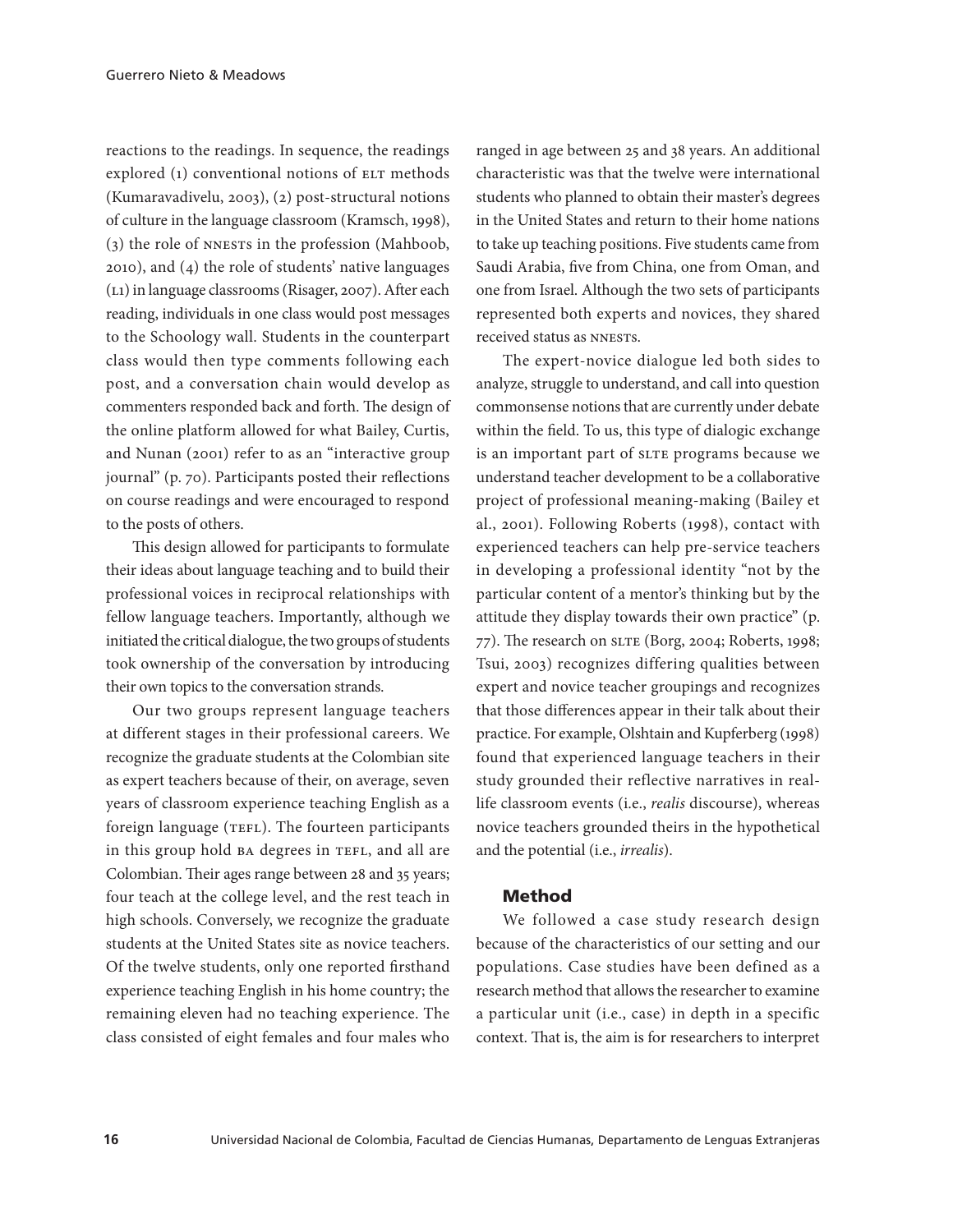what is happening in that particular setting and not to extrapolate generalizations beyond the immediate setting, as described in Merriam (2009).

## Data Collection

We collected all student contributions to the Schoology site over the course of a university semester (i.e., 15 weeks). There were 26 responses to the assigned course discussion topics, which in turn gathered a total of 118 response comments as students developed conversation chains after each posting. The majority of posts and comments were written, with a small portion consisting of audio/video; these postings constitute the primary data source. A secondary source of data came from interviews with the participants in the United States one year following the Schoology project. Interviews were scheduled based on student availability and in three sessions: (1) two students from China, (2) three from Saudi Arabia and one from Oman, and (3) one from Israel. The aim of the interviews was to elicit from participants reflective statements about the significance of the dialogues for their teacher development. General questions were organized beforehand (e.g., Could you describe the Schoology project? What do you feel you learned from it?), but impromptu questions were also used to probe student responses during the interview. Interviews were not feasible at the Colombian site, so we had to work with the data that were available, as is the case for qualitative research (Holliday, 2007). Moreover, because the interviews were secondary data sources, this did not negatively impact the analysis. Participants at both sites granted the researchers permission to use the qualitative data for research purposes.

#### Data Analysis Procedures

We collaborated in the data analysis using online conferencing tools, beginning with qualitative

coding procedures on the Schoology postings. These procedures (Creswell, 2008; Freeman, 1998) were conducted in three stages: (1) memoing the Schoology data with the initial development of codes and themes, (2) applying codes to the data, and (3) sorting and grouping themes by rate of occurrence while closely considering their interrelationships.

We worked independently on each stage, but the overall process was collaborative in that we checked with one another at the conclusion of each stage to compare results and negotiate discrepancies. This collaboration supports the trustworthiness of the findings. Additionally, it is worth noting that our personal experiences working with our students as their course instructors played some part in our analysis. We came to know our respective groups of students well by talking with them and observing them during class time and by reading their written assignments. Following Holliday (2007), our personal experiences in the research settings served a supporting role in the data analysis as a whole.

Our thematic analysis focused on the ways in which students integrated critical pedagogy into their self-positioning in their Schoology contributions online. Extending from our interest in critical pedagogy, our lens during coding was on students' positions that challenged conventional boundaries in the ELT field and other similar stances that expressed empowerment or social consciousness.

#### Findings

We use the labels *Teacher Education Program in Colombia, (TEPIC)* and *Teacher Education Program in the United States, (TEPUS)* to protect the anonymity of the sites and use pseudonyms when referring to individual students. Below, we establish some contextual differences that helped shape the students' responses. We then present and discuss the four themes that emerged in the data: The role of ELT,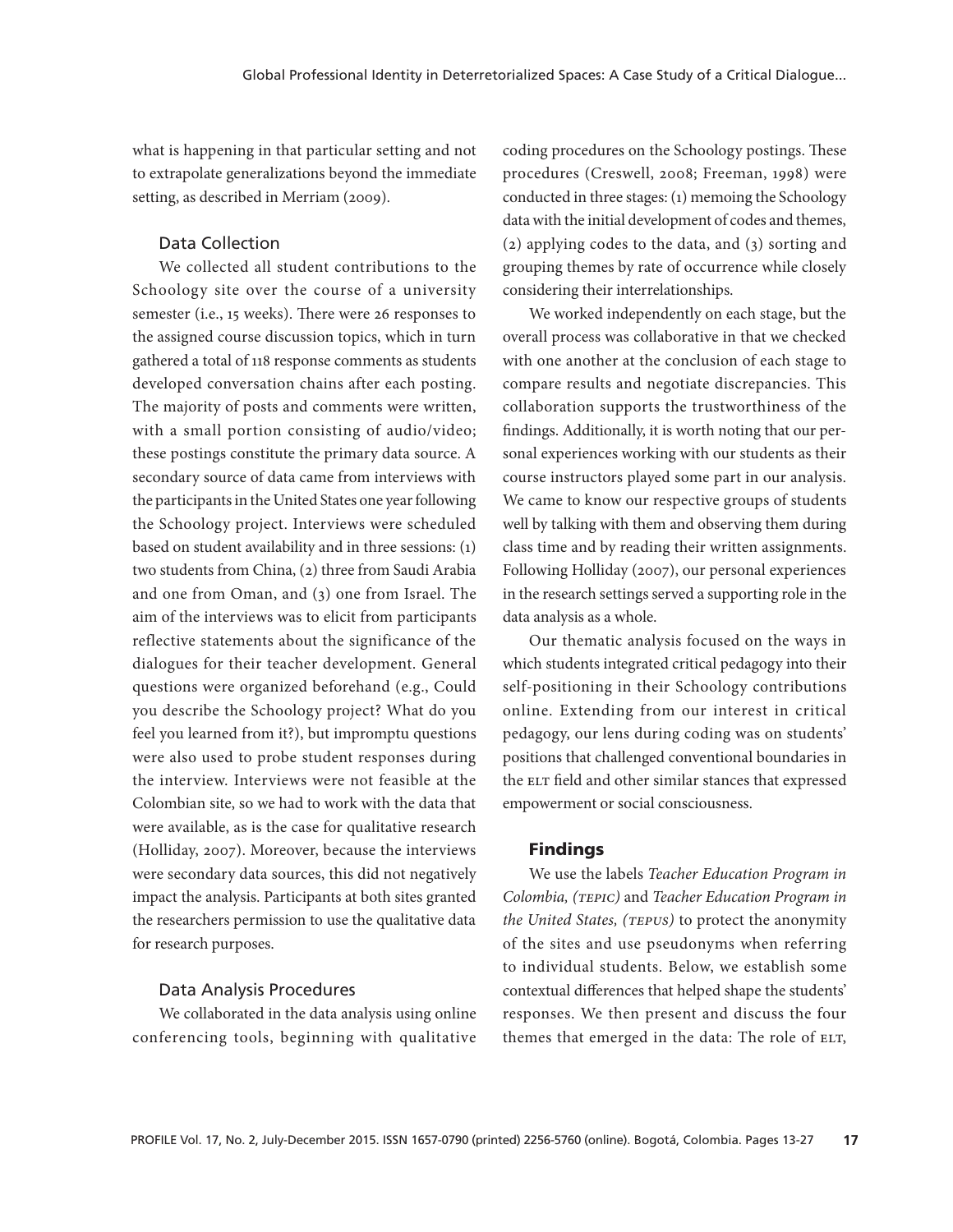institutional constraints, whose culture to teach, and linguistic diversity in language teaching.

We discerned a number of contextual factors that we believe had an impact on the ways students participated in the Schoology project. First, we recognized the different ways the two groups invoked teacher knowledge. For example, the TEPIC participants showed a greater grasp on "received knowledge" and "experiential knowledge" (Wallace as cited in Bailey et al., 2001, p. 99) because of their many years of teaching and their graduate coursework. The TEPUS participants frequently invoked experiential knowledge as language learners but not as teachers, as is consistent with the *apprenticeship of observation* (Lortie, 1975). Where Olshtain and Kupferberg (1998) found pre-service teacher narratives grounded in *irrealis*, the hypothetical, we found that pre-service teachers in our setting did speak to *realis* classroom experiences, but they did so from the perspective of language students rather than teachers.

Second, we realized that the students were participating in teacher education programs with different curricular foci. For example, the coursework at TEPIC is firmly entrenched in critical theory, and the program objectives reflect this, stating, for example, that the main objective is to engage students in a critical examination of the pedagogy/culture relationship. In contrast, the design of the TEPUS is largely skills-based and does not include critical pedagogy as a component. Thus, the Schoology project was the first exposure to critical pedagogy for the TEPUS students.

A third contextual factor is that the students were imagining for themselves different teaching contexts. The TEPIC students were in-service teachers who were already engaged in K-12 school populations and sometimes in areas of economic poverty, which brings stress to their professional settings. The TEPUS students, however, were preparing themselves for future teaching positions at universities in their home

nations where social poverty is not as prominent an issue.

Given these contextual factors, we constructed Table 1 to illustrate a summary of our findings. We inserted constructed descriptors to provide some flavor to the reader regarding how each student group developed each theme. Because the TEPUS group showed variance in their contributions, their column sometimes shows more than one descriptor in one cell.

### Theme One: The Role of ELT

We acknowledge that our decisions as instructors had a hand in the themes that developed in the students' exchanges online. This first theme likely originated with the first assigned reading on critical language pedagogy (Kumaravadivelu, 2003). Students at both locations read the same article and then used the Schoology platform to exchange their reflections on the reading.

#### **TEPIC Participants**

The TEPIC participants, for the most part, communicated a vision for ELT as a source of transformation and empowerment, a worldview consistent with critical pedagogy. Diego and Daniela spoke passionately to the income gaps that define public education in Colombia and directly invoked paradigm change. Karen wrote that "the system is the problem" and gave a call to action: "We as future magisters have to face the reality and be part of the solution with our strategies and methodologies, also with our voices." Their stances are consistent with their critical theory coursework, in which tools of symbolic violence (Bourdieu, 2003) such as neoliberal discourses are deconstructed, and their function to naturalize the commonsense of elite groups (Armaline & Hoover, 1989) is exposed. Consistently, these participants spoke to their responsibilities as

<sup>1</sup> Student samples are reproduced verbatim.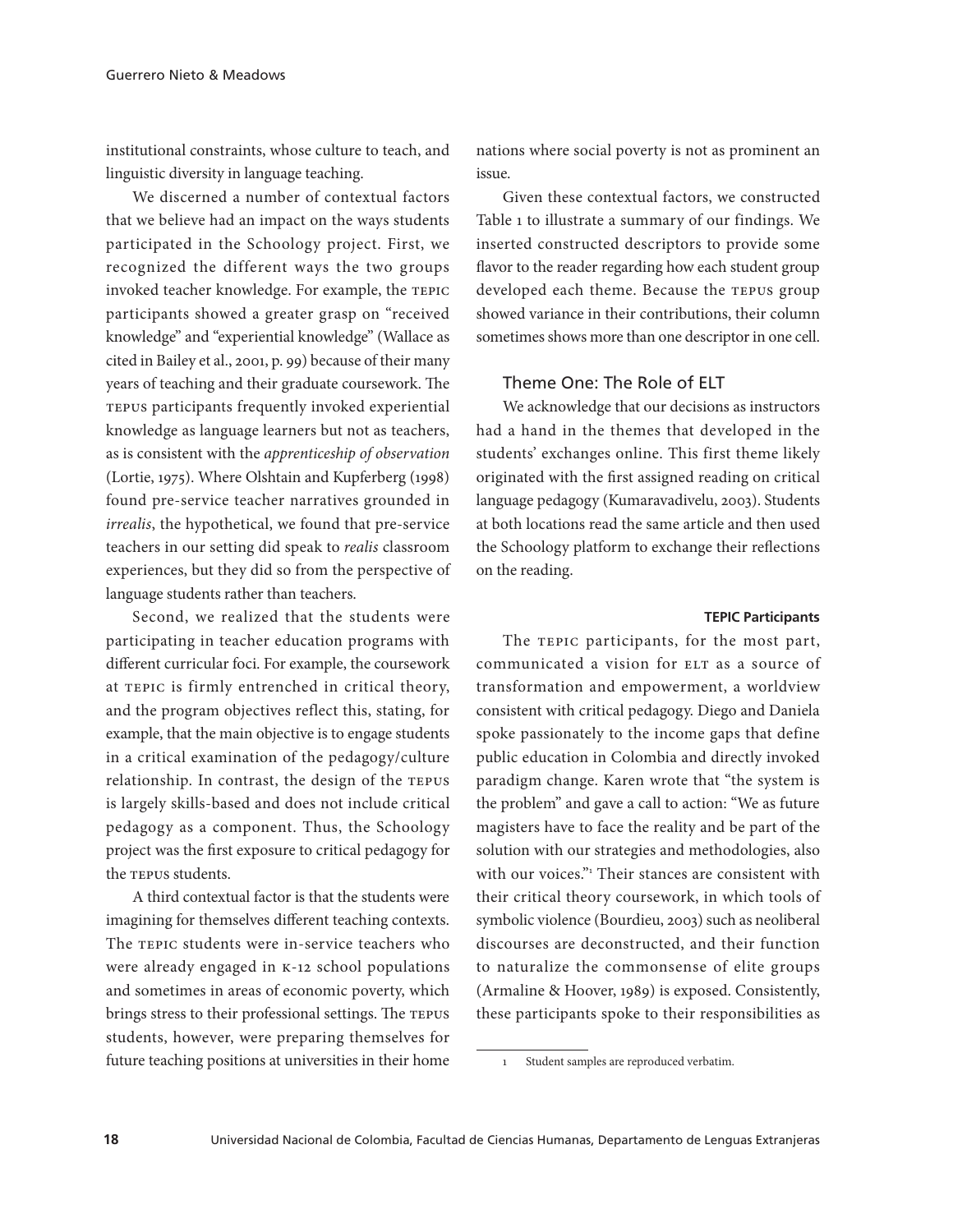| <b>Themes</b>                                | <b>TEPIC Descriptors</b>                                                                                                    | <b>TEPUS Descriptors</b>                                                                                                |
|----------------------------------------------|-----------------------------------------------------------------------------------------------------------------------------|-------------------------------------------------------------------------------------------------------------------------|
| The Role of ELT                              | ELT as transformative<br>and empowering                                                                                     | ELT as an economic/educational<br>commodity; potential for<br>loss of native language                                   |
| Institutional Constraints                    | From a teacher perspective,<br>challenge-packed curricular<br>models; promote locally relevant<br>language education policy | Acknowledged the institutional<br>constraints on teacher practices<br>from a student perspective                        |
| Whose Culture to Teach?                      | Support "third space"<br>culture; sensitive to the<br>dangers of colonialism                                                | American culture is the focus of<br>instruction; see future selves as<br>conduits of American culture                   |
| Linguistic Diversity in<br>Language Teaching | Support diversity in principle;<br>reintroduce that which is<br>erased by standard language<br>ideology and colonialism     | Diversity allowed, but for<br>pragmatic reasons and as<br>long as it does not impinge on<br>superiority of the standard |

**Table 1.** Summary of Themes with Accompanying Descriptors

instructors for transformative action for social change within the field of ELT.

#### **TEPUS Participants**

Many TEPUS participants saw themselves as entering into a profession in which they would make a direct contribution to individuals who wanted to gain employment skills or education credentials. For example, Jing described in detail the commoditized value of English for schooling in China but also wished for a better pedagogy that focused on English as a communicative tool:

Children begin to learn English when they are in kindergarten and students need to pass English test if they want to go to high school, college and graduate school, even though most of them will never have opportunity to speak English. Language is a tool of communication, if we never have chance to talk to others, why we need to learn this language . . . [A]s English teachers, we need to provide students opportunities to use this language, rather than let them memorize vocabulary and grammatical rules.

A smaller group of TEPUS participants commented that institutional establishments (i.e., "the system") need to be changed, thus reflecting, to some extent, the critical stances expressed so clearly in the TEPIC contributions. For example, Xiu Ying remarked: "I really command us to make effort to change the condition." Another student, Faiza, took notice of what is lost in neoliberal language education policy: "English is a useful tool for communicating and business while it might lead to lose a native language." Faiza's statement could suggest that she is establishing a broader view for ELT that expands beyond seeing potential economic benefits to also perceiving the social harm to communities that are disadvantaged by neoliberal economic markets.

The data pertaining to this theme show TEPIC participants aligning themselves with transformative action in ELT. The TEPIC participants saw the role of ELT as providing a medium for critical praxis towards empowerment and social transformation,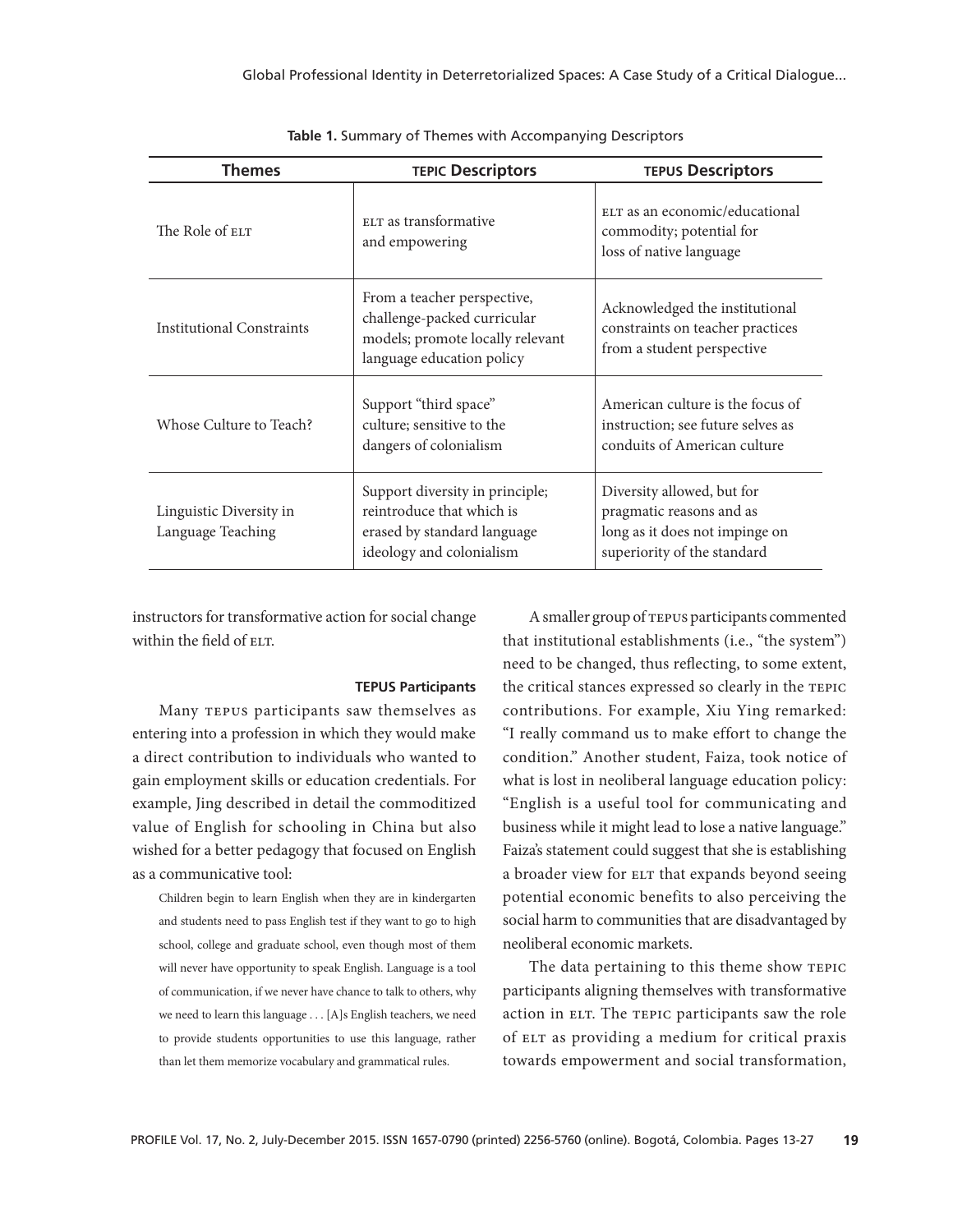and they explicitly rejected the neoliberal marketing of English. However, many—but not all—TEPUS students articulated a vision of ELT that is bound up in economic and educational advancement, echoing neoliberal discourses. Informative to us were the occasions when a TEPIC participant would include a strong statement of social action in their post and the TEPUS participant would subtly not address that statement in their written response back to the TEPIC student. What can we make of the fact that the TEPUS students, as a group, were largely silent regarding the sociopolitical ramifications of the ELT profession? It is possible that TEPUS students were indeed sensitive to the sociopolitical struggles within ELT but did not feel comfortable responding in a public forum. It is also possible that the TEPUS students were not able to relate to the distressing situations invoked in the TEPIC contributions. It is difficult to tell with certainty in this case, but what can be said is that the TEPIC students were overwhelmingly clear on the transformative role of ELT. The TEPUS responses adhered to the popular narratives that are regularly used to sell the ELT profession. We wonder if this is a function of their novice status: How does one question a system that one is not yet fully a member of? Still, Faiza's and Xiu Ying's comments stood out from the TEPUS contributions because they suggested that these novice teachers are actively building a global professional identity that is transformative in orientation.

## Theme Two: Institutional Constraints

Both sets of participants spoke to their struggle to rectify the tension between institutional oversight and teacher autonomy. This theme also originated with the Kumaravadivelu (2003) reading, which problematizes the reproductive powers of institutions to maintain status quo social hierarchies and can thwart attempts by classroom teachers at the local level to take action for social justice.

#### **TEPIC Participants**

TEPIC participants communicated their awareness of the power of institutions to control people's behavior, and, in this case, teaching practices (Foucault, 1972). They were self-conscious about adopting language teaching frameworks that were foreign to Colombia. For example, Teresa explicitly challenged the Common European Framework because

[It] does not take into account the different contexts in which language must be learnt and suppose that everybody learn the same way, with the same speed have same access to resources and opportunities to practice, while the reality is totally different.

In the same post, she challenged the relevance of methodologies developed in North America and Western Europe, stating that "different methodologies developed in different countries" because they "have to be adapted or modified depending on the context we are working with."

Her argument alludes to the post-method condition (Kumaravadivelu, 2012; Prabhu, 1990) by which no method is universal. The challenge of language teaching professionals outside the BANA context is to generate methods that derive from the conditions and constraints that are unique to their settings. Sandra reiterates this view and proposes that ELT must be relevant to student contexts and must be approached as a "form of giving meaning and not as a form of imposing or slavering." These critical perspectives (e.g., post-method conditions and the privilege of the BANA context) are part of the ELT critical tradition and are included in the TEPIC coursework.

#### **TEPUS Participants**

In their responses, the TEPUS participants acknowledged the English language classroom as situated within larger sociopolitical structures. They sympathized with the critique of government institutions and their constraining influence on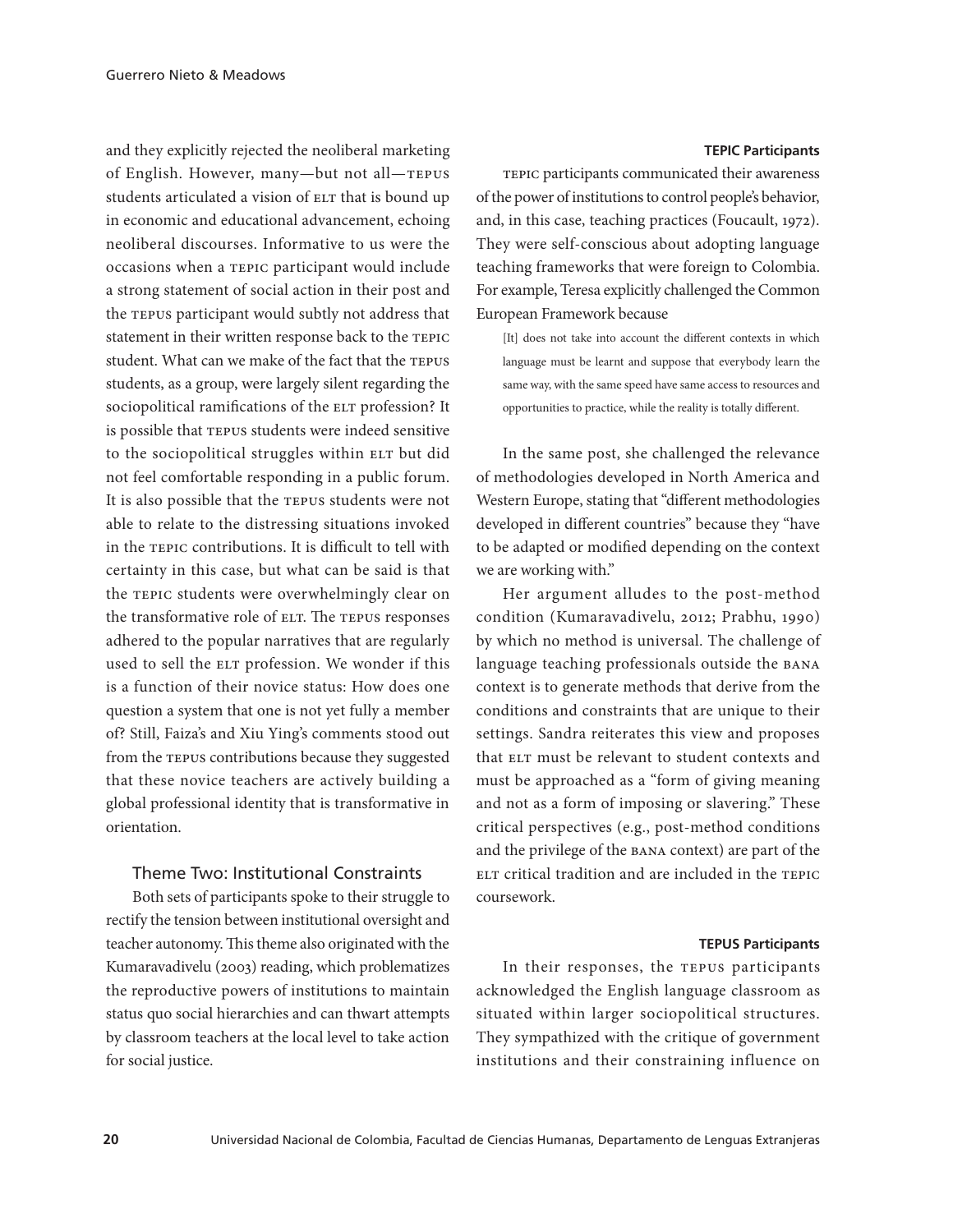language teaching both in Colombia and in the countries they were familiar with (i.e., Saudi Arabia, China, and Israel). This was a point of similarity that appeared prominently in the TEPUS/TEPIC student exchanges.

The interviews allowed us to understand how TEPUS participants interpreted the critical stance put forth by the TEPIC participants. For example, Esther recalled the following:

They wanted to teach and the way the government wanted them to teach. They seemed very passionate. I can relate to my situation of teaching English to Israeli students. I could understand the situation where the government is telling you how to teach.

Abdulaziz concurred with a bit more critical tone: We have the same thing in [my country]. The government controls the educational system which I don't agree with so I found that similar to the educational system in Colombia. Which is interesting.

In fact, Abdulaziz was unique among the TEPUS students in his overt criticism of educational institutions and his willingness to act for paradigm change. He offered this type of commentary multiple times during the dialogue:

We as future teachers should start changing the way of teaching at least inside our classrooms…sometimes we are incapable of changing the whole education system in our countries…we can at least a cause of changing it.

Both the TEPIC and TEPUS participants sympathized with one another as teachers in much larger bureaucracies that they had limited influence to change. Both groups articulated challenges to the status quo, although Abdulaziz was unique in his view of language teachers as agents of change. These are significant points of alignment that bring into clear focus for teachers the tight inter-connections that tie their work at the local level to broader systemic design at the global level.

Despite the shared sentiment that was revealed in the data, it is also clear that the two groups were approaching the institutional constraints from differing perspectives. The TEPIC participants truly struggled with this topic in their daily professional lives. In contrast, the TEPUS participants could only speak from the perspective of a teacher-in-themaking. The reader will note Abdulaziz's use of "we as future teachers."

## Theme Three: Whose Culture to Teach?

It is important that students in SLTE programs consider very closely how they approach the concept of culture in their ELT because global complexities render problematic conventional boundaries of language, culture, and nation (Risager, 2007). The transmission model, the notion of learning culture according to a series of facts about a nationalized cultural group, is no longer tenable when we take seriously the complexity and variability of global English language encounters (Forsman, 2012). To initiate a critical dialogue on culture teaching between our students, we assigned a post-structural treatment of culture as offered in Kramsch (1998). That reading formed the basis for this thematic grouping.

#### **TEPIC Participants**

The TEPIC participants framed the classroom according to critical pedagogy, a place of meaningmaking in locally relevant contexts. Consistent with this view, the TEPIC participants communicated challenges to conventional boundaries of language and culture in their teaching. Diego posted his response to the Kramsch (1998) reading, taking up her notion of a third space classroom culture.

Kramsch suggests that teachers and learners must create a "third culture" in the L2 classroom. The third culture is a conceptual space that recognizes the L2 classroom as the site of intersection of multiple worlds of discourse. She recommends that teachers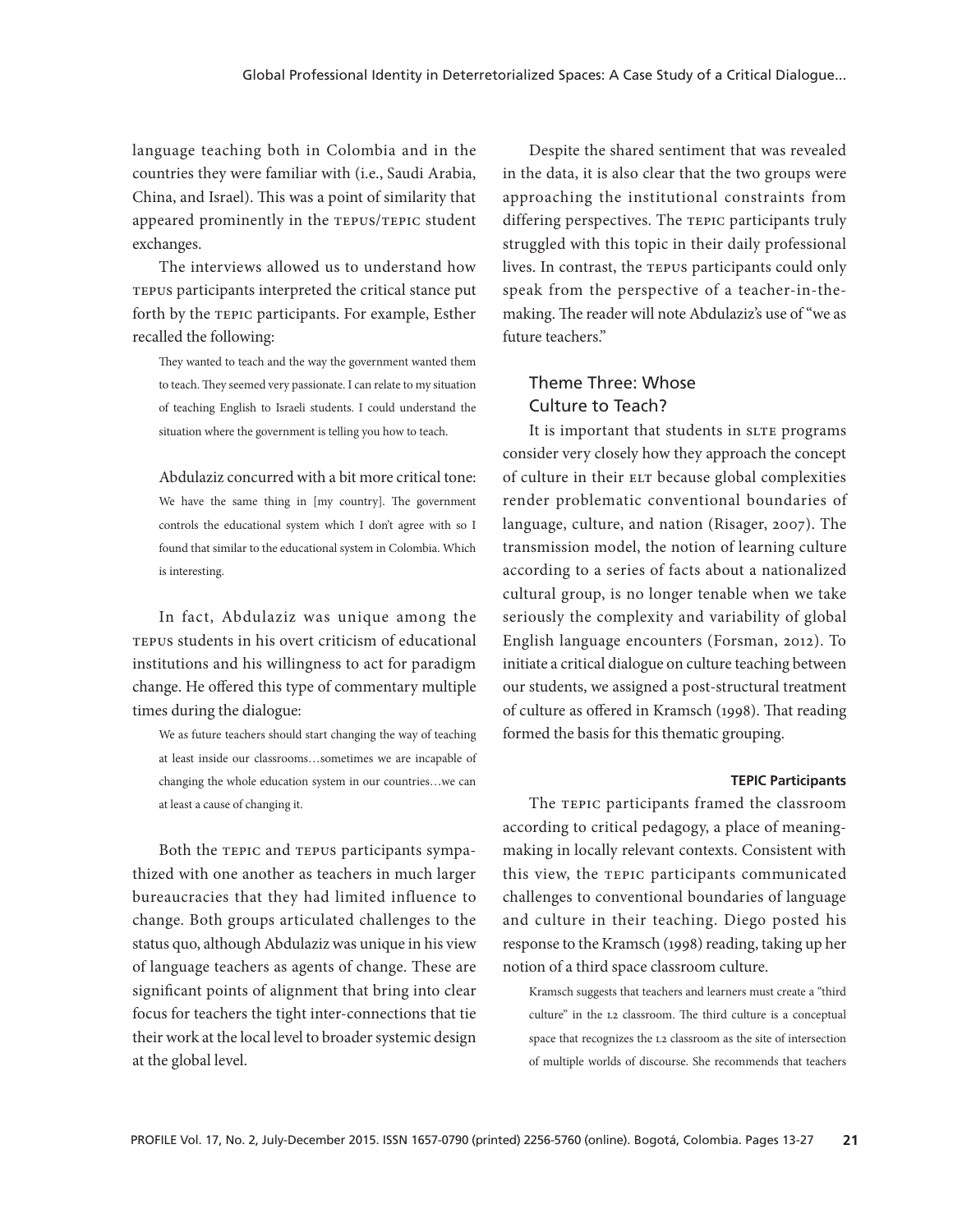must encourage learners to create this third culture and not allowing either the home culture or the target culture to hold hostage to its particular values and beliefs.

In describing a third culture that stands distinctive from either the home or target cultures, Diego is also alluding to the *zone of proximal development* (Vygotsky, 1978). He is saying that the classroom is not limited to either A or B, options that are predetermined outside of the classroom. Instead, he argues for a new alternative, one that is determined in the collaborative dialogue between teacher and students (Wells, 2009), in other words, an option C. This perspective on what a classroom can be is also empowering because it includes student agency in the process of meaningmaking and thus learning (Freire, 1970, 2002).

In regard to whose culture to teach, the TEPIC participants were vocal about the potential dangers of ELT as a device of cultural colonialization. Participants such as Claudia portrayed the imposition to teach English culture as oppressive and lamented that local cultures are not visible in English teaching material:

As we have to follow what others say in national and international level, we also have to learn English culture. It is imposed to us in the different resources and materials we use for teaching that language. Our beautiful flowers, fields, weather, costumes and way of live is not seen in textbooks neither in other sources.

#### **TEPUS Participants**

The TEPUS participants, novice entrants to the field, recognized essentialist notions that link culture, language, and nation. We offer a representative example: Min and Nadia commented that English teachers must learn American culture to be effective. In their conceptualization, there is little place for non-American content in an English language classroom:

We disagree about the idea that English teachers should place more energy on the native culture. Since we study English with the teachers, we should know all things related to the English language including the American culture…What we mean is that teachers are not prohibited to introduce the native culture, but the purpose about what they teach is let students to learn English well.

The result is a sort of geographic segregation whereby English "belongs" in certain geographic locations, what Kachru (1986) labeled the "inner circle." The TEPUS participants appeared to be concerned with learning correct English, feeling themselves to be in the most appropriate place in which to learn it. In interviews, they reported that they would return to their countries to represent for their students authentic American English and culture. For example, Jun described himself as a gateway for his students to the NS language and culture: "I came here to learn authentic English, so I will tell my students, 'Listen to me"

## Theme Four: Linguistic Diversity in Language Teaching

The teachers at TEPUS and TEPIC considered linguistic diversity and how they positioned themselves on this topic in terms of their classroom teaching: What varieties of English are sufficiently legitimate for academic study in my classroom? What forms of language are legitimate for classroom discourse? In developing this theme, the students drew on the previous Kramsch (1998) reading as well as one additional reading on the transnational paradigm approach to culture pedagogy, authored by Risager (2007).

#### **TEPIC Participants**

In general terms, the TEPIC participants advocated for diversity, which includes not only varieties of English but also learning styles, views of the world, and cultures. They acknowledged the importance of the students' L1 for obvious pragmatic reasons (i.e., beginners cannot follow the target language instructions). However, their discussion reached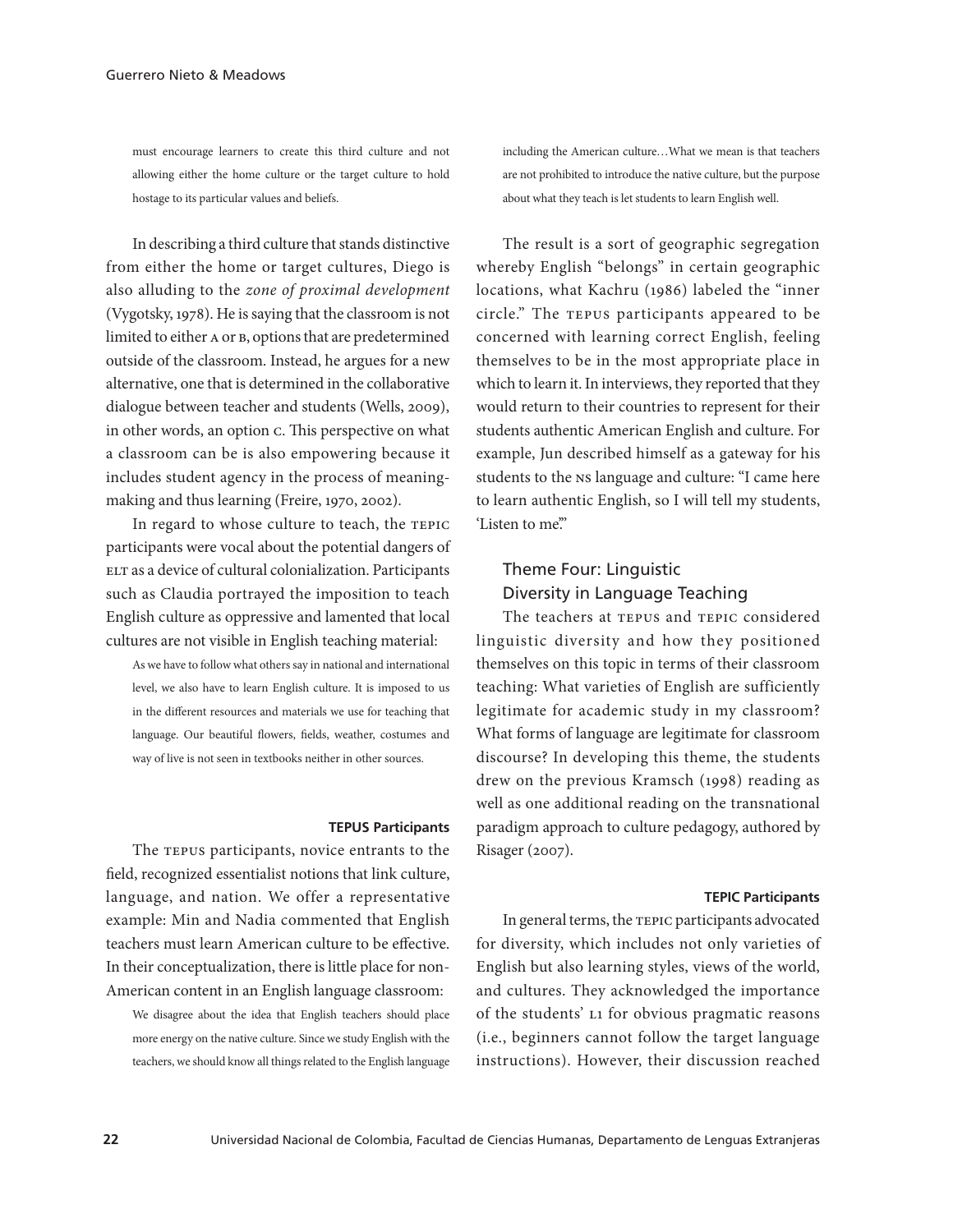a different level; the TEPIC participants supported diversity on principle for the value that it brings to learning and to society. Here is Claudia:

Helping our students to understand that there is not one language more important over the other, and being aware of how different and similar languages and human beings are, could be a good starting point for motivate them to accept differences, accept people how they are and building a more peaceful world.

Additionally, Paola linked diversity to mutual respect and acceptance in the classroom, stating that "my language no matter the accent should be accepted as part of what I am." In the same post, Paola also challenged standard language ideology (Lippi-Green, 1997), noting how that ideology tends to erase the non-standard from public consciousness as well as the arbitrariness of its social value. Here, she is responding to a previous posting from Qiang, a TEPUS participant:

Hi [Qiang], it is very nice to know the name of some dialects of your country but unfortunately, because of the existence of standard languages, we are not aware of them. I do believe that if a person sounds weird when he speaks with a special accent in a specific community, it is because the society has chosen the "right" languages to be used in specific context and the "not appropriate" or informal ones.

Here, she broadens the discussion to global levels, underscoring that education systems around the world privilege standard languages. As such, the negative effects of language standardization in China and in Colombia are in fact similar and representative of global processes. This is an important connection that undoubtedly contributed to Paola's global professional identity. Her remarks echo the critical work on language standardization that was formalized in Bourdieu (1977) and that resonated in later studies that challenge the linguistic status quo and re-envision the language classroom as a place of social transformation (Harmon & Wilson, 2006). Further, the TEPIC participants are more sensitive to standard language ideology as part of the colonial legacy and recognize the need to resist its ongoing effects. As Paola studied in her SLTE program, colonialism benefits from essentialist hierarchies that place people and their cultural practices in specific levels of privilege, and those levels are presented as intractable.

#### **TEPUS Participants**

Drawing on the Kramsch (1998) class reading, the TEPUS participants related discussions of Standard English to the linguistic landscapes of the national contexts they were most familiar with. They took interest in linguistic diversity but established a strict hierarchy when thinking of their own future teaching. Here is Qiang's post:

For me I think it is always good to have the language varieties. And since there are also many English versions around the world, as a teacher of English, I prefer to focus on the standard English while I also want to build up the students' awareness that there are also varieties there. What's your opinion guys. Very glad to have you here to discuss. Thank you.

The issue of legitimate language has to do not only with the right sort of linguistic capital but with the methodologies with which to teach it. Inspired by Risager's (2007) reading, the TEPUS participants explored multilingual instruction in their imaginings of future teaching. As a representative example, Jun wrote that he supported the use of the students' L1 in his future teaching:

If I explain the language questions by using the target language as well, I can definitely confirm that the beginners will be crazy and lose the confidence to keep learning! But not for advanced learners: If I teach advanced learners, I prefer to explain the questions and express the knowledge by using the target language in order to construct a great language environment.

The TEPUS participants supported diversity for pragmatic, instructional concerns and only so far as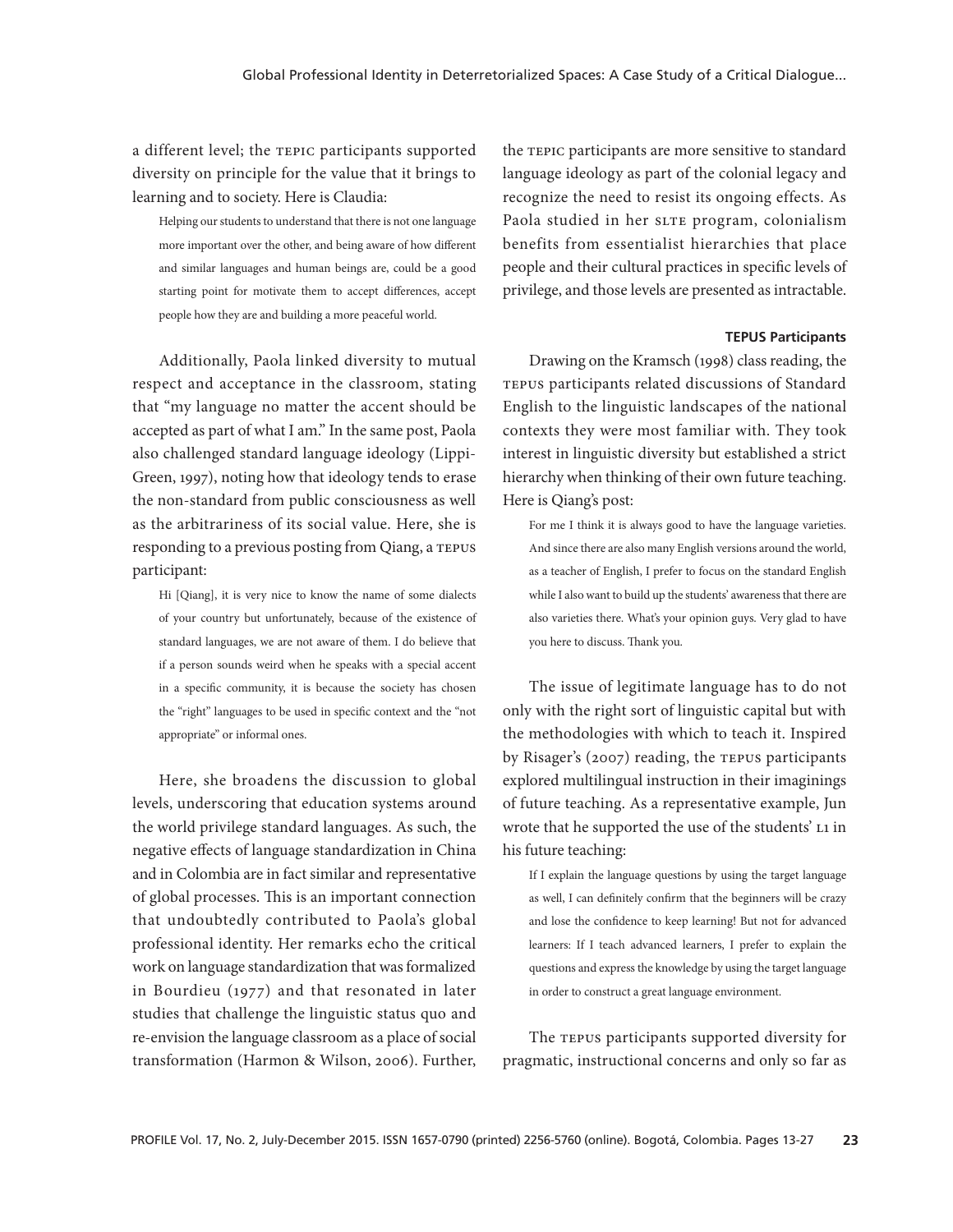it did not threaten the supremacy of the standardized variety. At the same time, they were acting out the NS fallacy, searching to acquire the correct English from the correct speakers. If ELT is about acquiring linguistic and social capital, then logically, it would make sense for future teachers to seek that capital before assuming responsibility for their own classrooms.

As did their counterparts, the TEPIC participants also supported the use of students' L1 in the classroom on practical grounds. However, and consistent with their expert status and training in critical theory, they discussed linguistic diversity in ways that transcended the immediate and instrumental, and they embraced diversity as a principle for critical praxis. Linguistic diversity is not just about communicative functions (i.e., message): it is also the message itself. It is about signifying the world in all of its diversity in the classroom.

The TEPUS participants recognized language diversity along strict dividing lines. For example, non-standard varieties are fine for the classroom but not as a focus of legitimate language instruction. Similarly, for students such as Jun, a language teacher could integrate the students' first language but not at the advanced levels. This is a distinction based on principles of practicality, not of inclusion.

### Conclusion

Online communication technologies, such as Schoology, allow ELT professionals to establish contact with one another around the globe. Such transnational conversations help to shape the complex global professional identities that are now required in the ELT profession. This case study has captured one instance of a sustained dialogue between expert and novice nonnative speaker teachers on the issues of colonial legacy and the native speaker bias in ELT. Following critical pedagogy, we view peer dialogue as a valuable opportunity for raising critical awareness of professional teacher identity in a globalized world.

Thematic analysis closely examined the ways that the TEPIC and TEPUS participants integrated critical perspectives into their online discussions as they positioned themselves and others as ELT professionals. All teachers benefit from periods of reflective practice in conjunction with colleagues (Bailey et al., 2001), so we do not view the expert teachers as having completed professional identities; a global professional identity should be an ongoing process for both novice and expert teachers.

Speaking generally, we recognize that each set of participants belongs to the characterization of either expert or novice based on the literature review presented above. Emerging from this, we characterize the expert teachers (TEPIC) as offering a narrative of *empowerment* in which most of their discourse was about challenging conventional boundaries in ELT. In contrast, the novice teachers (TEPUS) put together a narrative of *induction*, whose discourse originated from their experience as learners. This is not true for all of the students, however, given that we witnessed students such as Abdulaziz and Faiza make critical statements that suggested transformative action and/ or social consciousness.

The distinct ways that the two groups incorporated critical theory into their discussions also underscored for us the different orientations between our two teacher education programs. The ways in which the TEPIC participants fluently took up positions that were consistent with critical pedagogy made apparent what the TEPUS site was missing. This conclusion gives us inspiration for updating the TEPUS coursework to better reflect the critical knowledge students will need as NNESTs as they progress into the profession. We are careful not to equate novice status with an uncritical stance. We feel that critical stances benefit language teacher education across global contexts, but we also recognize that each teacher develops a professional stance according to many factors in their particular contexts.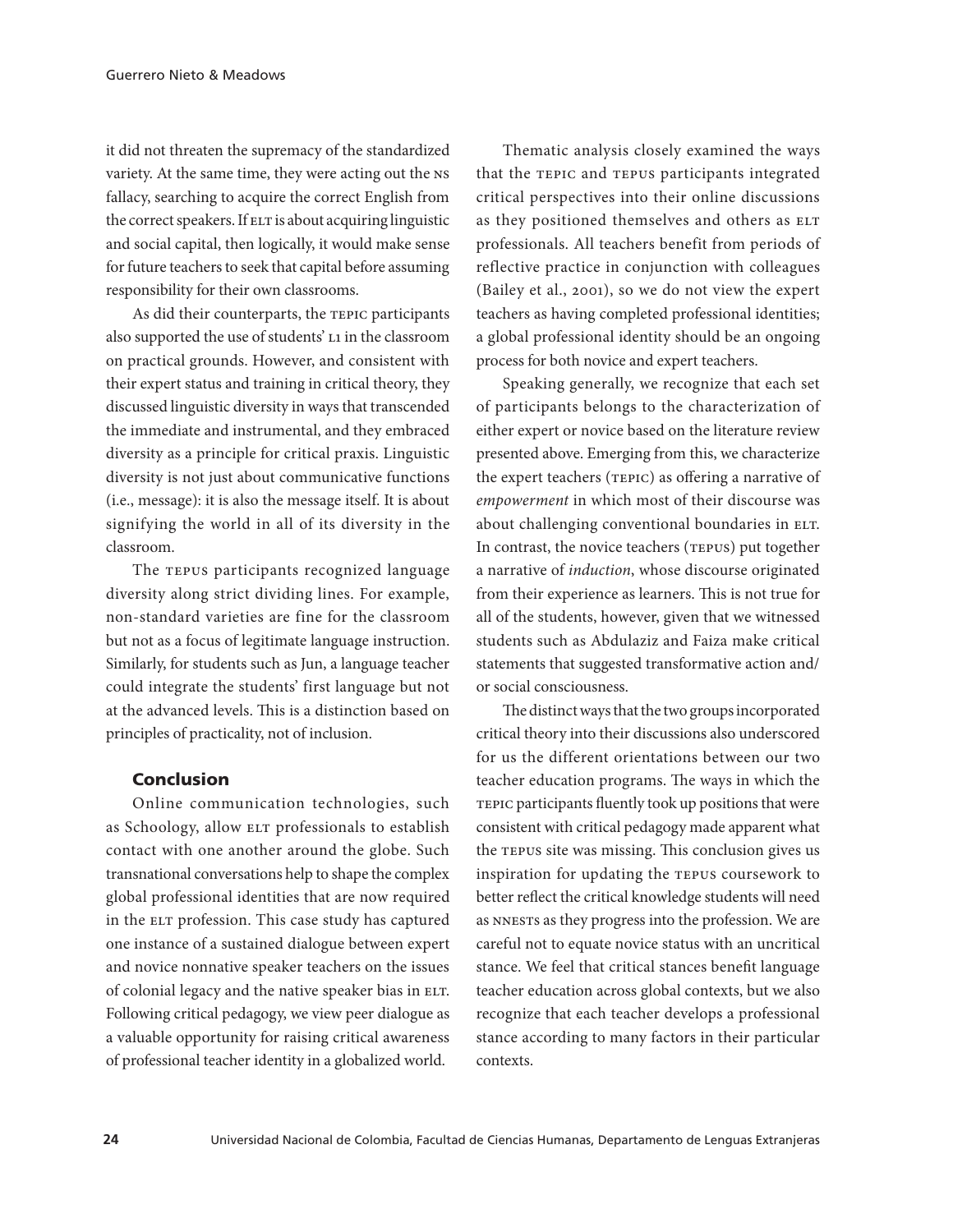The legacy of colonialism in ELT means that NNESTs face professional obstacles that are not based on their linguistic and pedagogical expertise (e.g., race, origin, residence, linguistic heritage). Our view is that language teacher education programs have an important role in involving NNEST students in these fundamental questions, and organizing and facilitating these exchanges between professionals is one way to develop such involvement. We believe that, especially for pre-service teachers, a healthy global professional identity comes with practical experiences and the sharing of those experiences with colleagues in professional communities—especially the experts.

The participants' discourse was a dialogue in the true sense of the word. Although we never perceived the TEPIC participants as trying to force their views on the TEPUS participants, we did find indications during interviews that the TEPIC participants had had a longterm effect on how the TEPUS participants envisioned their future teaching practices. One year later in interviews, the TEPUS participants noted the passion of the TEPIC participants and their insistence on social action. Additionally, at least two TEPUS participants described using Schoology in the future to bring language students together across national borders to practice their English and to speak about their local contexts. This suggests that these two participants are moving away from their comfort zones in which native speakers are the only legitimate partners for English language practice.

Looking beyond this initial experience with critical dialogue in deterretorialized spaces, we see additional ways in which we could enrich this pedagogical activity. For example, there could be a task that required students to reflect, restate, and react to one another. At times, we were disappointed to find that participants were talking "past" each other. Additionally, we would like to have students do close readings of research literature and to use those theoretical understandings as bases for their arguments and positions in the dialogic space. This may lead to a more dynamic and enriching exchange with long-term effects that are more immediately apparent.

This study provided unique insights into expertand-novice dialogue in the context of NNESTs. It is worthwhile to continue exploring these issues for NNESTs and their professional identities in the ELT field because this can benefit our understanding of language teacher education for the global society.

#### References

- Armaline, W. D., & Hoover, R. L. (1989). Field experience as a vehicle for transformation: Ideology, education, and reflective practice. *Journal of Teacher Education, 40*(2), 42-48. http://dx.doi.org/10.1177/002248718904000208.
- Bailey, K. M., Curtis, A., & Nunan, D. (2001). *Pursuing professional development: The self as source.* Boston, MA: Heinle.
- Borg, M. (2004). The apprenticeship of observation. *ELT Journal, 58*(3), 274-276. http://dx.doi.org/10.1093/ elt/58.3.274.
- Bourdieu, P. (1977). The economics of linguistic exchanges. *Social Science Information, 16*(6), 645-668. http:// dx.doi.org/10.1177/053901847701600601.
- Bourdieu, P. (2003). *Language and symbolic power*. Cambridge, MA: Harvard University Press.
- Braine, G. (2010). *Nonnative speaker English teachers*. New York, NY: Routledge.
- Brutt-Griffler, J., & Samimy, K. K. (1999). Revisiting the colonial in the postcolonial: Critical praxis for nonnative-English-speaking teachers in a TESOL program. *TESOL Quarterly, 33*(3), 413-431. http://dx.doi. org/10.2307/3587672.
- Canagarajah, A. S. (1999). Interrogating the "native speaker fallacy": Non-linguistic roots, non-pedagogical results. In G. Braine (Ed.), *Non-native educators in English language teaching* (pp. 77-92). Mahwah, NJ: Lawrence Erlbaum.
- Creswell, J. W. (2008). *Educational research: Planning, conducting, and evaluating quantitative and qualitative research* (3rd ed.). Upper Saddle River, NJ: Pearson.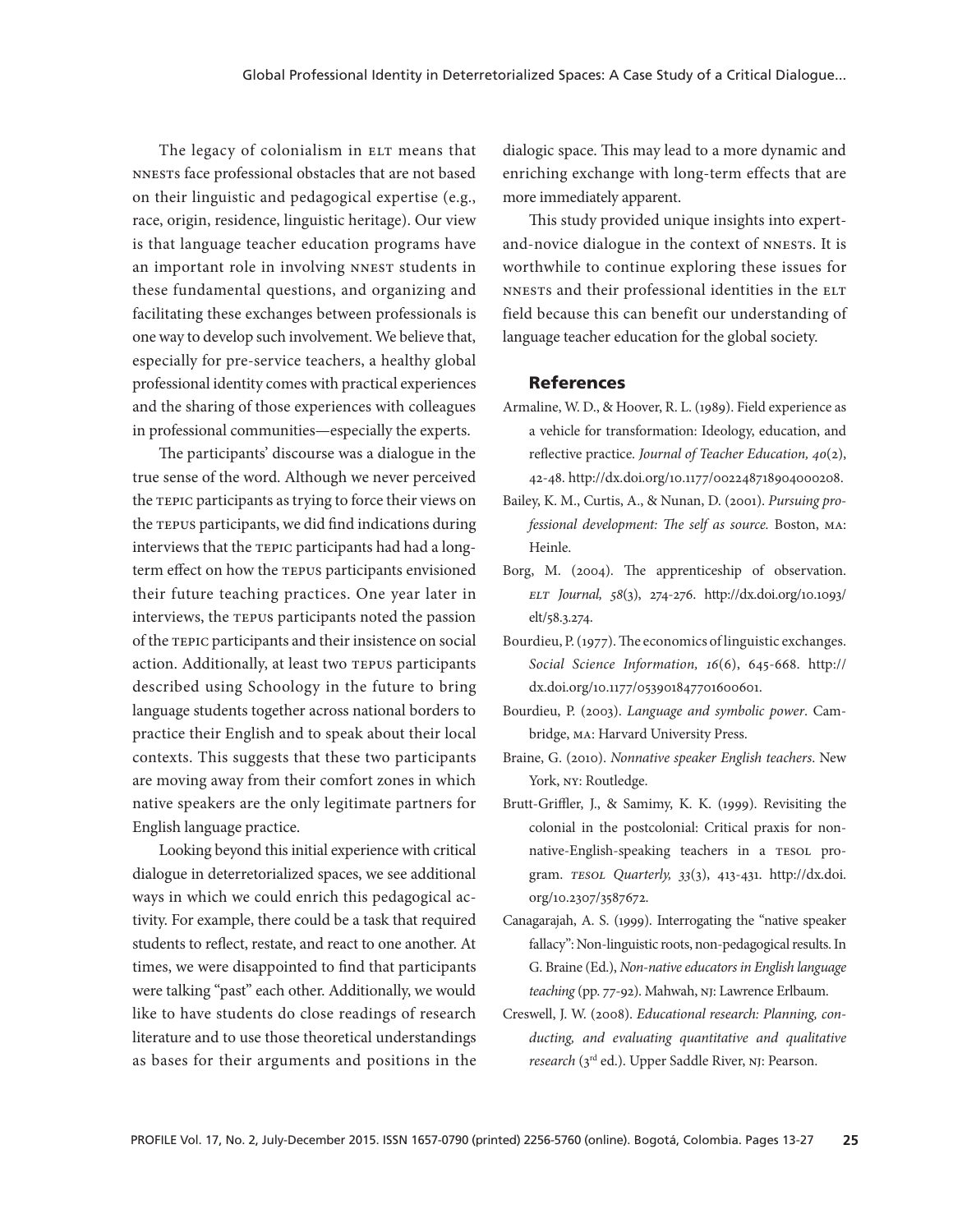- Diaz-Greenberg, R., & Nevin, A. (2003). Listen to the voices of foreign language student teachers: Implications for foreign language educators. *Language and Intercultural Communication, 3*(3), 213-226. http://dx.doi. org/10.1080/14708470308668106.
- Forsman, L. (2012). Investigating the cultural dimension in foreign language education: From transmission of facts to dialogical uptake. *Educational Action Research, 20*(4), 483-496. http://dx.doi.org/10.1080/09650792.201 2.727602.
- Foucault, M. (1972). *The archaeology of knowledge*. London, UK: Tavistock Publications.
- Freeman, D. (1998). *Doing teacher research: From inquiry to understanding*. Toronto, CA: Heinle & Heinle.
- Freire, P. (1970). *Pedagogy of the oppressed*. New York, NY: The Seabury Press.
- Freire, P. (2002). *Pedagogy of hope*. New York, NY: Continuum.
- Harmon, M. R., & Wilson, M. J. (2006). *Beyond grammar: Language, power, and the classroom*. New York, NY: Lawrence Erlbaum.
- Hawkins, M., & Norton, B. (2009). Critical language teacher education. In A. Burns & J. C. Richards (Eds.), *Cambridge guide to second language teacher education* (pp. 30-39). Cambridge, UK: Cambridge University Press.
- Holliday, A. (2006). What happens between people: Who we are and what we do. In S. Gieve & I. K. Miller (Eds.), *Understanding the language classroom* (pp. 47-63). London, UK: Palgrave.
- Holliday, A. (2007). *Doing and writing qualitative research* (2ND ed.). New York, NY: Sage.
- Kabel, A. (2009). Native-speakerism, stereotyping and the collusion of applied linguistics. *System, 37*(1), 12-22. http://dx.doi.org/10.1016/j.system.2008.09.004.
- Kachru, B. B. (1986). *The alchemy of English: The spread, functions, and models of non-native Englishes*. Champaign, IL: University of Illinois Press.
- Kachru, B. B. (1991). Liberation linguistics and the quirk concern. *English Today, 7*(1), 3-13. http://dx.doi. org/10.1017/S026607840000523X.
- Kanno, Y., & Stuart, C. (2011). Learning to become a second language teacher: Identities-in-practice. *The Modern Language Journal, 95*(2), 236-252. http://dx.doi. org/10.1111/j.1540-4781.2011.01178.x.
- Kramsch, C. (1998). *Language and culture*. Oxford, UK: Oxford University Press.
- Kumaravadivelu, B. (2003). A postmethod perspective on English language teaching. *World Englishes, 22*(4), 539- 550. http://dx.doi.org/10.1111/j.1467-971X.2003.00317.x.
- Kumaravadivelu, B. (2012). *Language teacher education for a global society: A modular model for knowing, analyzing, recognizing, doing, and seeing*. New York, NY: Routledge.
- Lauder, H., Brown, P., Dillabough, J.-A., & Halsey, A. H. (2006). *Education, globalization, and social change*. Oxford, UK: Oxford University Press.
- Lippi-Green, R. (1997). *English with an accent: Language, ideology, and discrimination in the United States*. London, UK: Routledge.
- Liu, J. (1999). Nonnative-English-Speaking professionals in TESOL. *TESOL Quarterly, 33*(1)*,* 85-102. http://dx.doi. org/10.2307/3588192.
- Lortie, D. C. (1975). *Schoolteacher: A sociological study*. Chicago, IL: University of Chicago Press.
- Mahboob, A. (Ed.) (2010). *The NNEST lens: Non native English speakers in TESOL*. Newcastle upon Tyne, UK: Cambridge Scholars Publishing.
- Matsuda, A. (2003). Incorporating world Englishes in teaching English as an international language. *TESOL Quarterly, 37*(4), 719-729. http://dx.doi.org/10.2307/3588220.
- McKay, S. L. (2003). Toward an appropriate EIL pedagogy: Re-examining common ELT assumptions. *International Journal of Applied Linguistics, 13*(1), 1-22. http:// dx.doi.org/10.1111/1473-4192.00035.
- Merriam, S. B. (2009). *Qualitative research: A guide to design and implementation*. Hoboken, NJ: Wiley.
- Olshtain, E., & Kupferberg, I. (1998). Reflective-narrative discourse of FL teachers exhibits professional knowledge. *Language Teaching Research*, *2*(3), 185-202. http:// dx.doi.org/10.1177/136216889800200302.